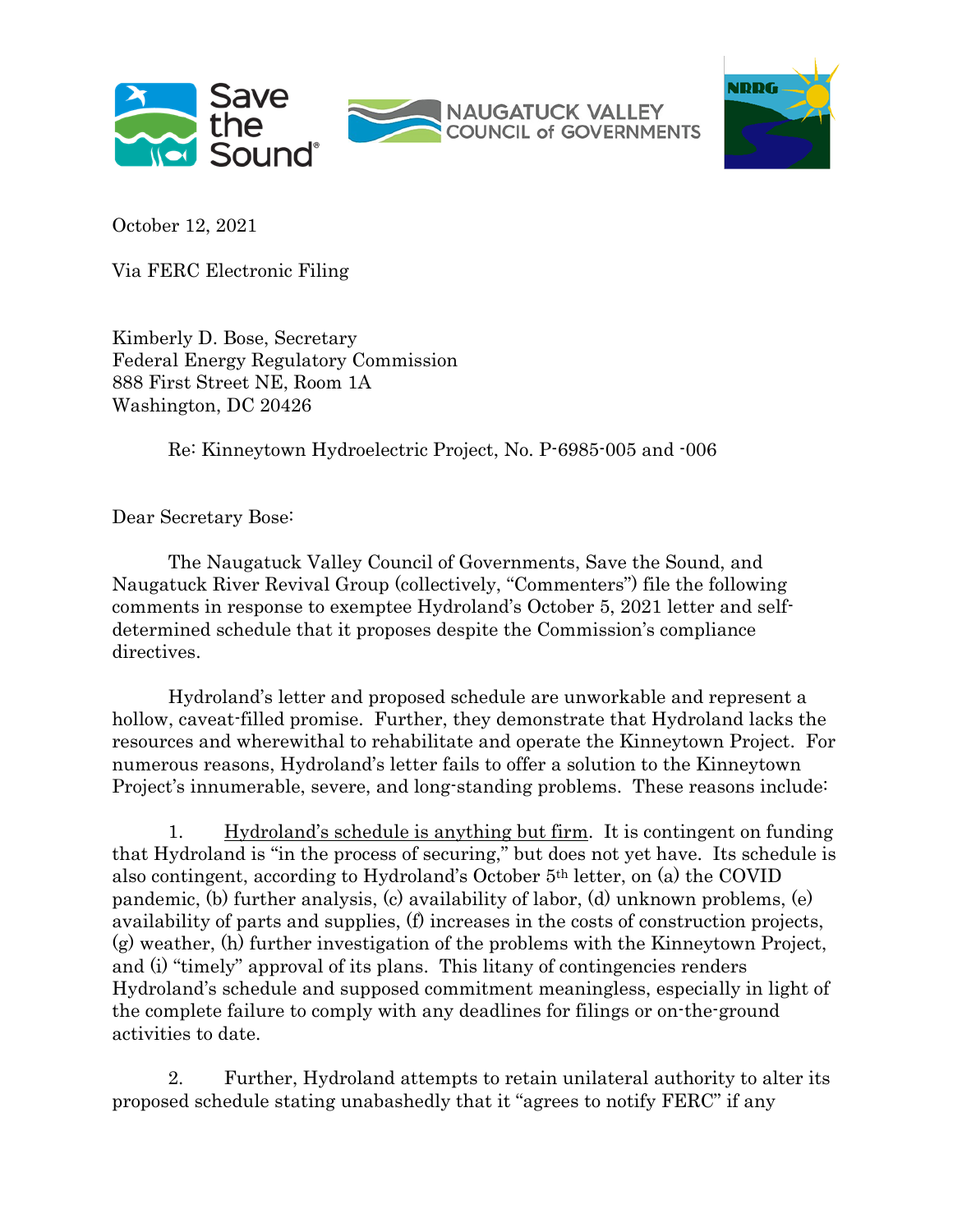Project Nos. P-6985-005, -006 October 12, 2021 Page 2

circumstances arise that will prevent Hydroland from meeting its schedule, despite failing to do so for all of the deadlines missed thus far. Likewise, Hydroland appears to believe that it can unilaterally alter the schedule set forth in the Commission's August 26, 2021 Delegated Order, both in granting itself extensions and skipping over key process steps.

3. While Hydroland takes responsibility for not promptly responding to letters from the Commission, it fails to take any responsibility for another year's worth of inaction, missed deadlines, Project degradation, and gross environmental harm. Hydroland knew or should have known of the problems at the Project when it purchased Kinneytown, given the public filings in Fall 2020, prior to the purchase, from NVCOG, Save the Sound, NRRG, the U.S. Fish and Wildlife Service (FWS), and the Connecticut Department of Energy and Environmental Protection (CT DEEP). Indeed, Hydroland states that it "purchased [this] project with the intention of correcting these problems." Yet, it blames a lower-level local employee, former owners, the weather, and the pandemic. The corporate responsibility requisite to a credible schedule is wholly lacking. Further, Hydroland filed its proposed schedule in apparent response to the Commenters' Complaint. It is unfortunate that Hydroland's response is limited to a hollow and patently unworkable schedule.

4. Adding to the absence of funding and credibility, Hydroland fails to indicate that it has the staff and consultants in place with the skills needed to execute its proposed schedule. To the contrary, it is our understanding that Hydroland has lost two key engineering staff, Don Emel and Clayton Orwig. It dismissed the project operator, but makes no mention of having hired a replacement. And, Hydroland has yet to respond to the Regional Engineer's August 31, 2021 request that Hydroland provide safety and business contacts. Again, its schedule is contingent on the availability of personnel (among many other contingencies).

5. Hydroland's schedule also ignores the fact that, as claimed in the Complaint filed by the Commenters on September 30, 2021, there have been numerous material design and operational changes made to the Kinneytown Project. Hydroland's schedule acknowledges some these material changes including: alterations of generation capacity, defective and inoperable fish passage, and altered pond elevation. These numerous, longstanding material changes trigger a new license or exemption. Hydroland's schedule does not address the exemption or licensing process. Simply put, this is not a matter of a few repairs. This Project requires a comprehensive review from square one.

6. Similarly, Hydroland's schedule is simply unworkable and shows remarkable ignorance of resource needs, the role of resource agencies, and process.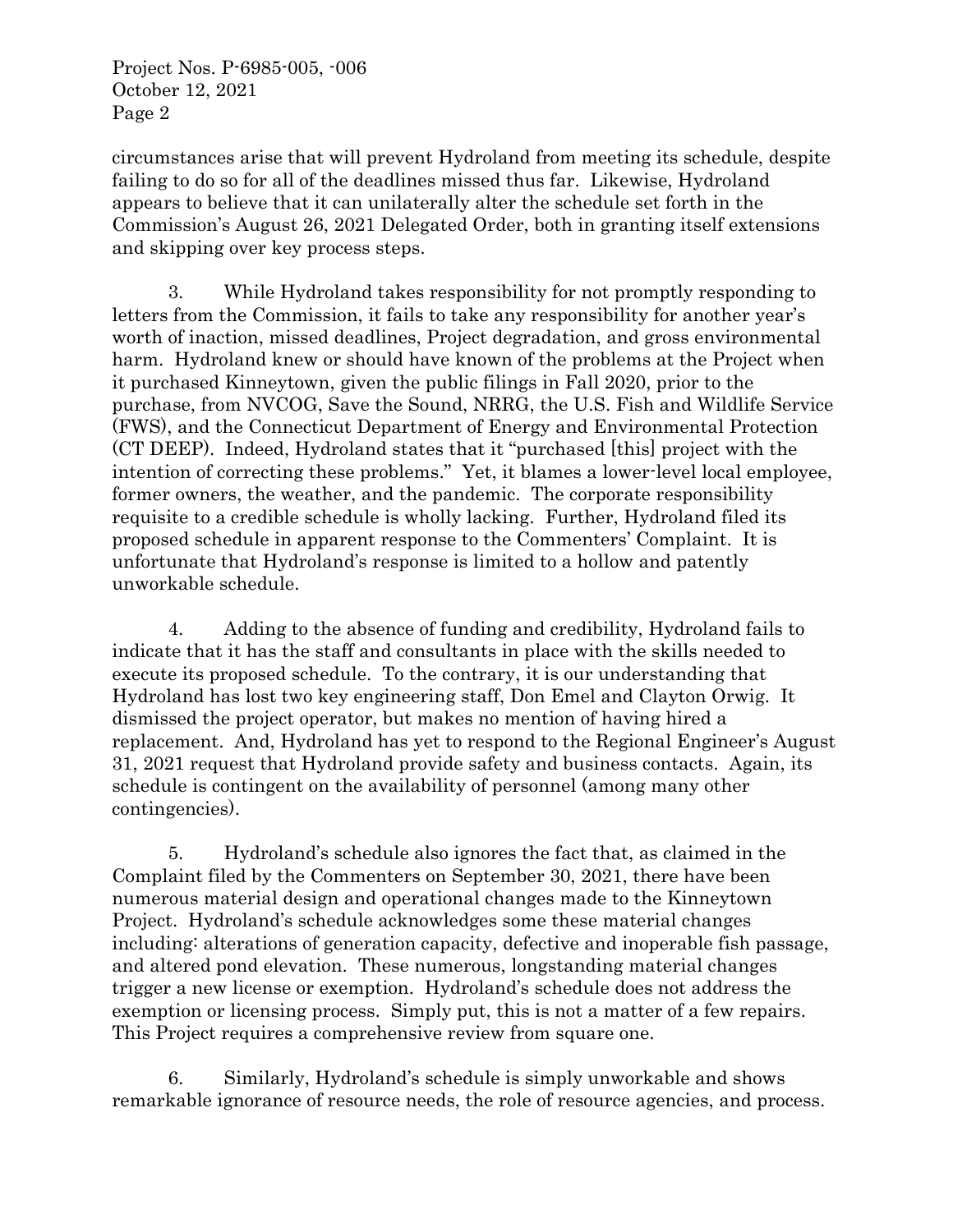Project Nos. P-6985-005, -006 October 12, 2021 Page 3

Critically, Hydroland's schedule puts the fate of Unit 2 at the tail end of its schedule despite the fact that whether Unit 2 is restarted, and at what capacity, is critically important to any redesign and operation of interim and permanent fish passage facilities.

7. Hydroland's proposed schedule also fails to allow for review, comment, and modification of its plans. Any schedule should be driven by the FWS engineering recommendations. Yet Hydroland's proposed schedule allows Hydroland to independently begin investigating these issues, and then develop a plan without apparent standards. In so doing, it ignores the role of the FWS and CT DEEP, as set forth in Commission correspondence and delegated orders. FWS has already filed an update detailing preliminary fishway conclusions related to significant issues of construction, maintenance, and operation that will need to be remedied to provide fish passage. FWS has told the Commission that it will provide further recommendations by October 31, 2021. However, Hydroland has repeatedly failed to accommodate FWS efforts to conduct its engineering survey of the Kinneytown Project. Hydroland's proposed schedule continues this pattern.

8. Hydroland's proposed schedule is unworkable for numerous other reasons including the failure to set any deadline(s) for implementing interim fish passage measures despite being ordered to start such implementation in April of 2021 (per FERC's April 15, 2021 Letter). For long-term fish passage improvements, Hydroland provides only an October 1, 2022 start date, but no end date, despite deadlines of either December 31, 2022 or February 28, 2022 set by FWS and DEEP, respectively.

9. The immediate deadlines set by Hydroland require minimal investment and any compliance with such deadlines should not distract from the significant investment and technical expertise required for remedying the fish passage issues.

In conclusion, Hydroland's October 5 filing effectively concedes the existence of numerous, long-standing material alterations to the project design and operation requirements ordered in the Commission's exemption decision and subsequent orders. For decades, the Kinneytown Project has hardly resembled the project as described and subject to exemption, and Hydroland has admitted as much. As such, the Commission should revoke the exemption that was granted in 1983 because the basis on which it was issued proved not to be followed. Hydroland's October 5th schedule should be treated by the Commission as one set of timetable ideas that could govern a new licensing proceeding.

The Kinneytown Project's innumerable problems require comprehensive review. The exemption should be revoked and a new license or exemption required.